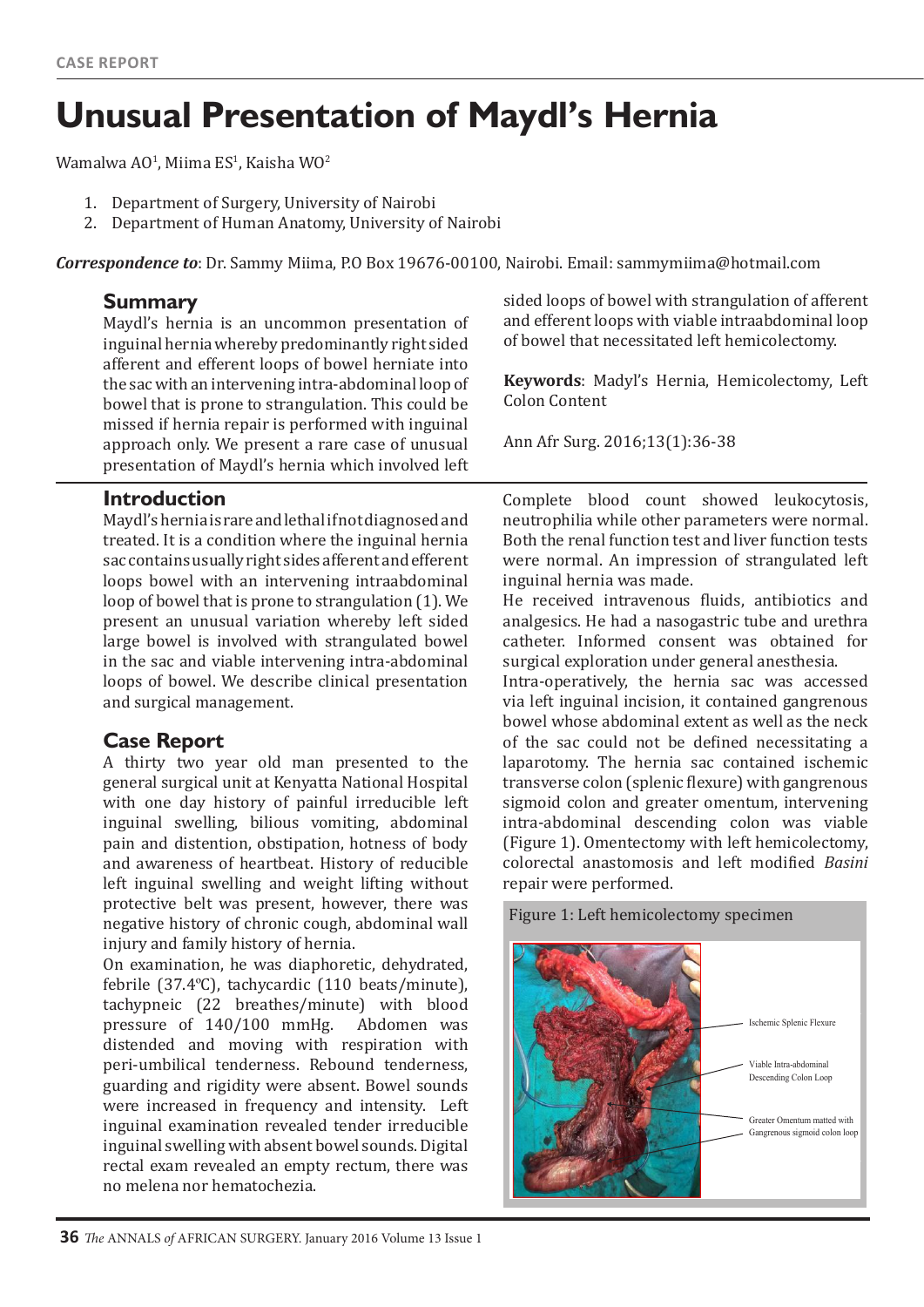Postoperative period was uneventful and the patient was discharged on day 6 through the surgical outpatient clinic.

## **Discussion**

Inguinal hernia is an abnormal protrusion of intraabdominal tissue through a fascial or muscular defect into the groin region. It can get irreducible and strangulate when the blood supply is compromised, a life-threatening condition requiring prompt surgical intervention (2,3).

Karel Maydl, a Czech surgeon described this condition where viable loops of bowel (afferent and efferent) are within the sac with an intervening non-viable intraabdominal loop of bowel (4). It is rare, accounting for 0.5 to 1.92% of strangulated hernias, frequent in men, predominantly on the right containing either terminal ileum or caecum (5-10). In type 1 all bowel loops consist of small intestine while type 2 contains both small and large intestine loops. Type 3 contains only large intestines (11).

Chronic inguinal hernias with wide-necked sacs are prone to adhesions and promotes prolapse of bowel which may lead to incarceration, obstruction or strangulation (12). It results in 'W' configuration preventing central bowel loop from herniating while permitting the more mobile loops to herniate around them (13). Passage of afferent and efferent loops of bowel around the central intraabdominal bowel loop predisposes it to strangulation which could result in peritonitis (14).

The significance of Maydl's hernia is the risk of a strangulated central intraabdominal loop being missed at surgery with inguinal approach (15). High index of suspicion, adequate surgical exposure is essential; therefore laparotomy is recommended (16).

Maydl described strangulation of the intraabdominal bowel loop which was always gangrenous independently or combined with one of the bowel loops in the hernia sac. In our case the bowel loops within the hernia sac were ischemic/gangrenous and the intra-abdominal segment was viable, which has not been reported.

The extent of bowel resection is determined by length of gangrenous segment involved (17). Right hemicolectomy for gangrenous loops of cecum, ascending colon and hepatic flexure as performed by Moss et al. or a left hemicolectomy as seen in our case (18). For hernia repair we used modified Bassini's technique (19).

## **Conclusion**

We report an unusual presentation of Maydl's hernia and emphasize on prompt emergency laparotomy and tissue repair of inguinal defect as standard of care.

## **Acknowledgements**

To the patient who consented to this case report publication.

### **References**

- 1. Roberts PA. W-Strangulation of Bowel; The So-Called Maydl's Hernia or Retrograde Strangulation of Intestine Due to Double Loop Incarceration. Guys Hosp Rep. 1954;103(3):265-8.
- 2. Strand N, Feliciano D, Hawn M. American College of Surgeons. Surgical Patient Education. Groin Hernia: inguinal and Femoral Repair. 2013: 1-8.
- 3. Pearl JP, Ritter EM. Strangulated Inguinal Hernia. In: Jacob BP, Ramshaw B (eds.) The SAGES Manual of Hernia Repair. New York: Springer Science and Business Media; 2013:91.
- 4. Maydl C. Uber Retrograde Incarceration der Tuba ond des Processus Vermiformis in Liesten und Schenkelhernien. Wien Klin Rund. 1895;8:17-35.
- 5. Lebeau R, Kassi FB, Yenon SK, et al. Strangulated Groin Hernia Still Frequent in Tropical Milieu. Rev Med Brux. 2011;32(3):133-8.
- 6. Philips PJ. Afferent Limb Internal Strangulation in Obstructed Hernia. Brit J Surg. 1967;54:96-9.
- 7. Cole OJ. Strangulated Hernia in Ibadan: A Survey of 165 Patients. Trans. Roy, Soc. Trop. Med. & Hyg. 1964;58:441-7.
- 8. Bowesman C. Reduction of Strangulated Hernia. The lancet. 1952; 259(6712):822–3.
- 9. Frankau C. Strangulated Hernia: A Review of 1487 Cases. Brit J Surg. 1931;19:176-91.
- 10. Nikhil NBA, Natarajan K, Mohanty A, et al. An Unusual Case of Maydl's Hernia. Int J Cur Res Rev. 2013;5(6):22-5.
- 11. Ganesaratnam M. Maydl's hernia: Report of a Series of Seven Cases and Review of Literature. Brit J Surg. 1985;72:737-8.
- 12. Weledji EP, Mokake M, Ngowe MN. A Rare Presentation of Maydl's Hernia. Case Rep Surg. 2014.
- 13. Zachariah K. Incarcerated Sliding Colonic Maydl's Hernia-Dealing with This Rare Emergency. World J Colorectal Surg. 2010; 2(1): 8.
- 14. Paul M. Maydl's Hernia. Brit J Surg. 1944; 32: 110- 101.